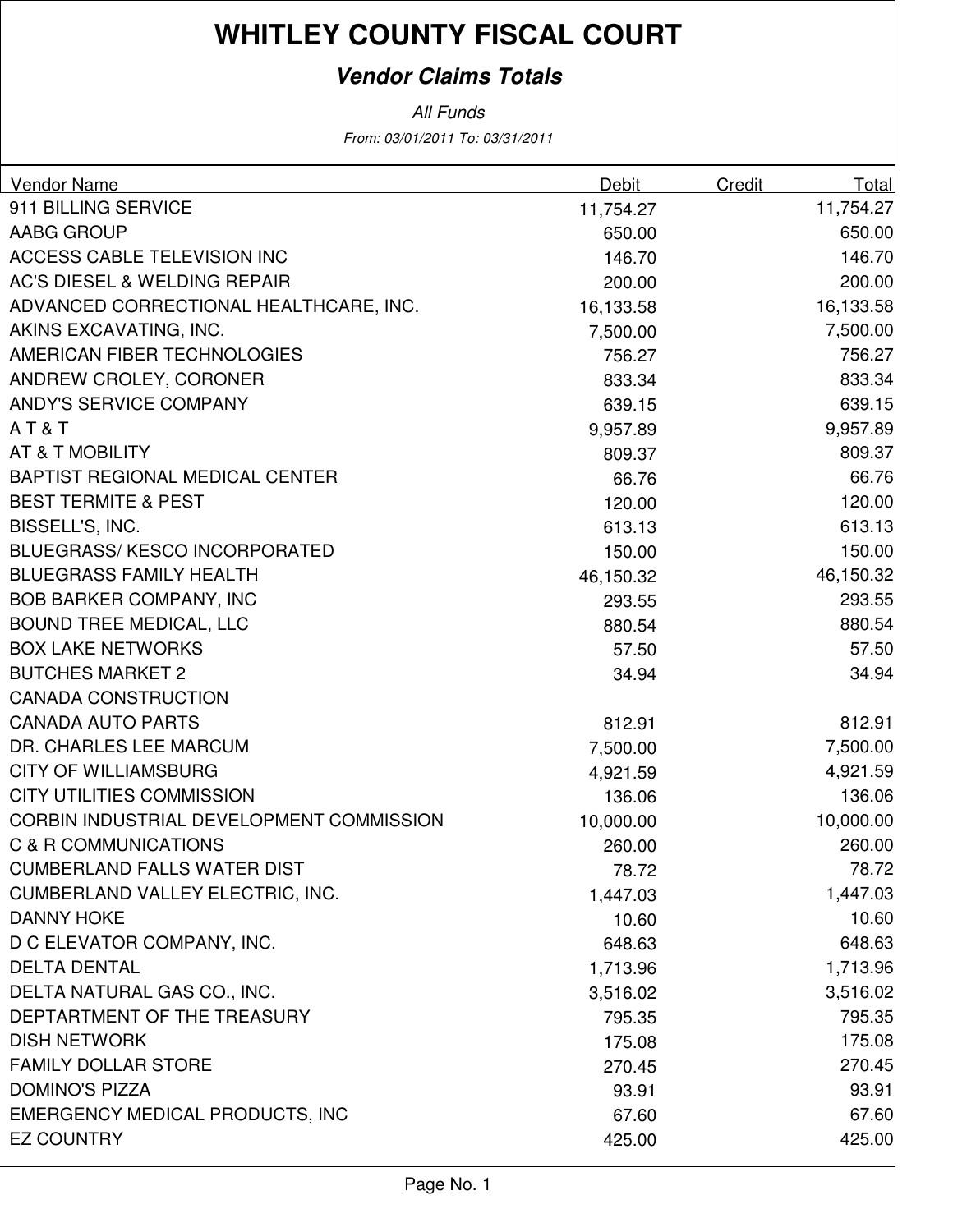# **WHITLEY COUNTY FISCAL COURT**

### **Vendor Claims Totals**

From: 03/01/2011 To: 03/31/2011 All Funds

| <b>Vendor Name</b>                 | Debit     | Credit | Total     |
|------------------------------------|-----------|--------|-----------|
| <b>FALLS FORD</b>                  | 534.99    |        | 534.99    |
| <b>FAULKNER AND TAYLOR</b>         | 174.18    |        | 174.18    |
| FIRST RESPONSE OF THE BLUEGRASS    | 515.00    |        | 515.00    |
| <b>FLEETONE</b>                    | 21,135.17 |        | 21,135.17 |
| G & C SUPPLY CO. INC.              | 28.54     |        | 28.54     |
| <b>HAAR WOOD PRODUCTS</b>          | 1,790.00  |        | 1,790.00  |
| <b>HARDEE'S</b>                    | 194.83    |        | 194.83    |
| HINKLE CONTRACTING CORPORATION     | 15,285.43 |        | 15,285.43 |
| <b>HOBART CORP</b>                 | 255.70    |        | 255.70    |
| <b>HOLIDAY INN</b>                 | 136.09    |        | 136.09    |
| <b>HOLSTON GASES</b>               | 279.27    |        | 279.27    |
| HUMANA HEALTH PLAN INC             | 179.37    |        | 179.37    |
| <b>HOMETOWN IGA #57</b>            | 166.11    |        | 166.11    |
| <b>IRENE PEACE</b>                 | 600.00    |        | 600.00    |
| <b>JANIE JORDAN</b>                | 513.98    |        | 513.98    |
| JOHNNY WHEELS OF WILLIAMSBURG, INC | 79.24     |        | 79.24     |
| <b>KACTFO</b>                      | 350.00    |        | 350.00    |
| KAY SCHWARTZ, COUNTY CLERK         | 83.00     |        | 83.00     |
| <b>KENLAKE STATE RESORT PARK</b>   | 135.10    |        | 135.10    |
| <b>KU</b>                          | 4,105.80  |        | 4,105.80  |
| <b>KMCA</b>                        | 295.00    |        | 295.00    |
| KNOX COUNTY UTILITIES COMMISSION   | 32.78     |        | 32.78     |
| KENTUCKY RETIREMENT SYSTEM         | 1,782.42  |        | 1,782.42  |
| <b>KENTUCKY STATE TREASURER</b>    | 19,834.00 |        | 19,834.00 |
| <b>LAUREL TERMITE CONTROL</b>      | 140.00    |        | 140.00    |
| <b>LIGHTSQUARED LP</b>             | 78.35     |        | 78.35     |
| <b>MARTIN'S PETERBILT</b>          | 82.90     |        | 82.90     |
| <b>MIKE SILER</b>                  | 36.01     |        | 36.01     |
| <b>NEWS JOURNAL</b>                | 117.00    |        | 117.00    |
| <b>NEWWAVE COMMUNICATIONS</b>      | 67.88     |        | 67.88     |
| NORTHERN SAFETY CO                 | 569.77    |        | 569.77    |
| <b>OWENS AUTO PARTS</b>            | 612.79    |        | 612.79    |
| PALMER CAP-CHUR EQUIPMENT, INC.    | 59.69     |        | 59.69     |
| <b>PATTERSON CREEK VFD</b>         | 200.00    |        | 200.00    |
| PHIL BRENNENSTUHL                  | 165.77    |        | 165.77    |
| PIZZA HUT                          | 99.76     |        | 99.76     |
| POFF CARTING SERVICE               | 2,680.72  |        | 2,680.72  |
| PREFERRED LAB SERVICE              | 630.00    |        | 630.00    |
| PREWITT FARM SUPPLY                | 697.90    |        | 697.90    |